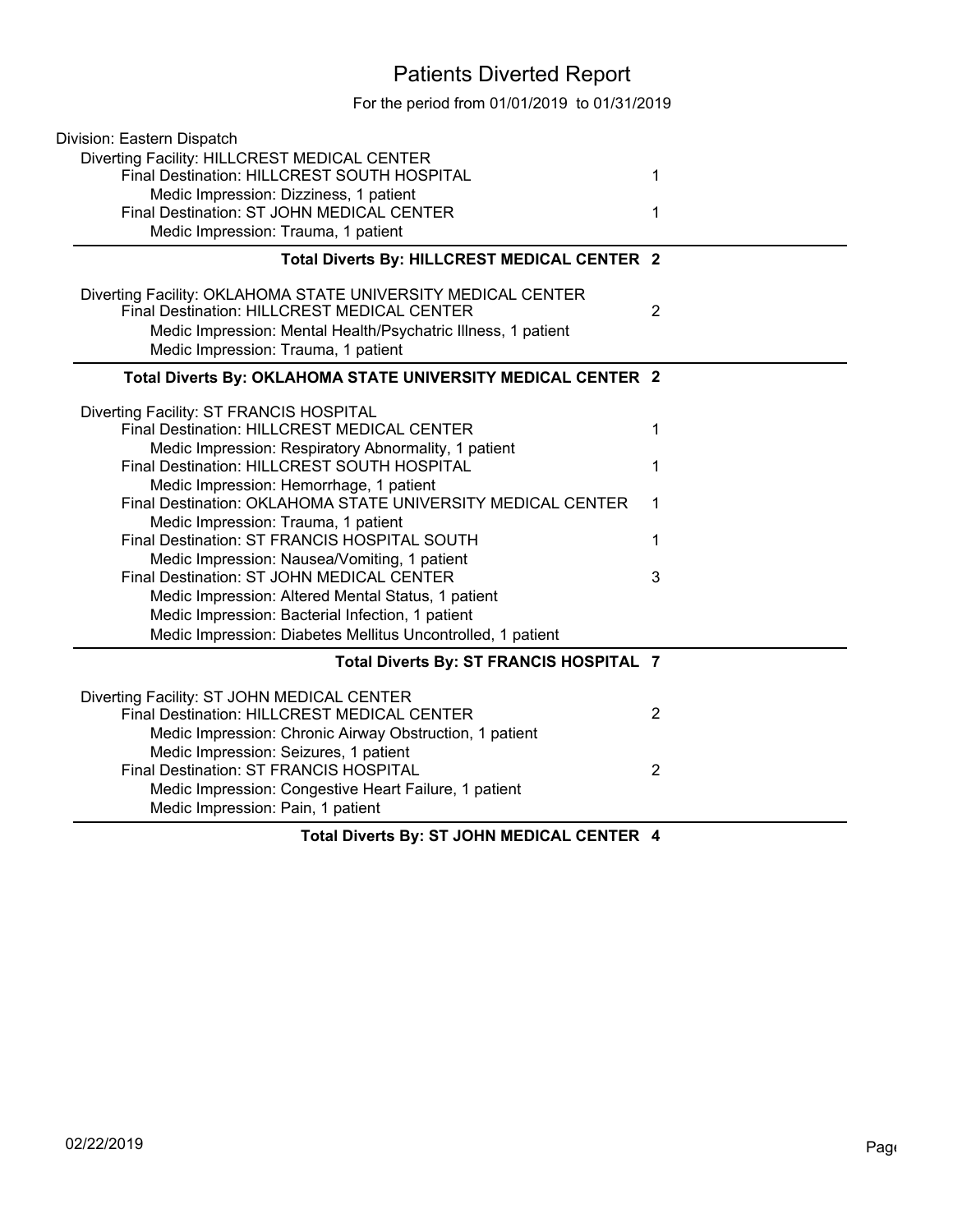| Division: Western Dispatch                                                                    |                |     |
|-----------------------------------------------------------------------------------------------|----------------|-----|
| Diverting Facility: BAPTIST INTEGRIS MEDICAL CENTER                                           |                |     |
| Final Destination: ALLIANCE HEALTH - DEACONESS                                                | 5              |     |
| Medic Impression: ACS, 1 patient                                                              |                |     |
| Medic Impression: Fever, 1 patient                                                            |                |     |
| Medic Impression: Injury, 1 patient                                                           |                |     |
| Medic Impression: Psychosis, 1 patient                                                        |                |     |
| Medic Impression: Syncope, 1 patient                                                          |                |     |
| Final Destination: CANADIAN VALLEY INTEGRIS REGNL                                             | 2              |     |
| Medic Impression: Respiratory Abnormality, 2 patients                                         |                |     |
| Final Destination: PRESBYTERIAN TOWER-OU MEDICAL                                              | 1              |     |
| Medic Impression: Burns, 1 patient                                                            |                |     |
| Final Destination: WOMEN AND CHILDREN'S AT OU MED CENTER                                      | 1              |     |
| Medic Impression: Convulsions, 1 patient                                                      |                |     |
| Total Diverts By: BAPTIST INTEGRIS MEDICAL CENTER 9                                           |                |     |
| Diverting Facility: MERCY HEALTH CENTER                                                       |                |     |
| Final Destination: ALLIANCE HEALTH - DEACONESS                                                | 1              |     |
| Medic Impression: Pain, 1 patient                                                             |                |     |
| Final Destination: BAPTIST INTEGRIS MEDICAL CENTER                                            | 2              |     |
| Medic Impression: Altered Mental Status, 1 patient                                            |                |     |
| Medic Impression: Respiratory Abnormality, 1 patient                                          |                |     |
| Final Destination: INTEGRIS MEDICAL CENTER - EDMOND                                           | 2              |     |
| Medic Impression: Diabetes Mellitus Uncontrolled, 1 patient                                   |                |     |
| Medic Impression: Syncope, 1 patient                                                          |                |     |
| Final Destination: OKLAHOMA HEART HOSPITAL                                                    | 1              |     |
| Medic Impression: Hypertension, 1 patient                                                     |                |     |
| Final Destination: PRESBYTERIAN TOWER-OU MEDICAL                                              | 1              |     |
| Medic Impression: CVA/TIA, 1 patient                                                          |                |     |
| Total Diverts By: MERCY HEALTH CENTER 7                                                       |                |     |
|                                                                                               |                |     |
| Diverting Facility: NORMAN REGIONAL HEALTHPLEX<br>Final Destination: NORMAN REGIONAL HOSPITAL |                |     |
|                                                                                               | 1              |     |
| Medic Impression: Altered Mental Status, 1 patient                                            |                |     |
| Total Diverts By: NORMAN REGIONAL HEALTHPLEX 1                                                |                |     |
| Diverting Facility: NORMAN REGIONAL HOSPITAL                                                  |                |     |
| Final Destination: NORMAN REGIONAL HEALTHPLEX                                                 | 1              |     |
| Medic Impression: Trauma, 1 patient                                                           |                |     |
| Total Diverts By: NORMAN REGIONAL HOSPITAL 1                                                  |                |     |
|                                                                                               |                |     |
| Diverting Facility: OKLAHOMA HEART HOSPITAL                                                   |                |     |
| Final Destination: BAPTIST INTEGRIS MEDICAL CENTER                                            | $\overline{2}$ |     |
| Medic Impression: Respiratory Abnormality, 2 patients                                         |                |     |
| Final Destination: MERCY HEALTH CENTER                                                        | 1              |     |
| Medic Impression: Pain, 1 patient                                                             |                |     |
| Final Destination: ST. ANTHONY HEALTHPLEX SOUTH                                               |                |     |
| Medic Impression: Diabetes Mellitus Uncontrolled, 1 patient                                   |                |     |
| Total Diverts By: OKLAHOMA HEART HOSPITAL 4                                                   |                |     |
| Diverting Facility: OKLAHOMA HEART HOSPITAL SOUTH                                             |                |     |
| Final Destination: PRESBYTERIAN TOWER-OU MEDICAL                                              | $\overline{2}$ |     |
| Medic Impression: Abdominal Swelling, 1 patient                                               |                |     |
| Medic Impression: Pain, 1 patient                                                             |                |     |
| Final Destination: SOUTHWEST INTEGRIS MEDICAL CEN                                             | 1              |     |
| 02/22/2019                                                                                    |                | Pag |
|                                                                                               |                |     |